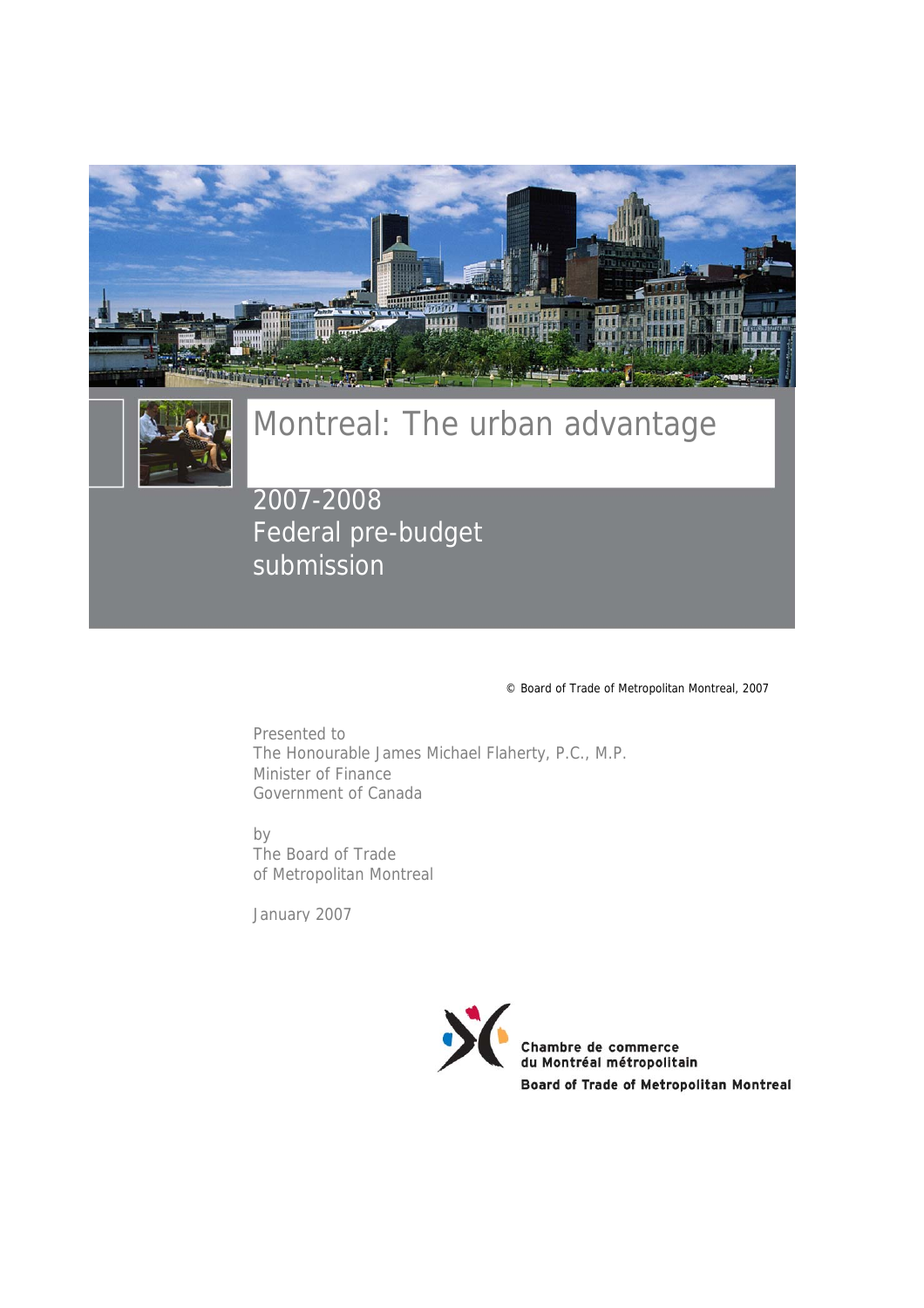# **Table of contents**

| General recommendations: Give Montreal the means to cultivate its |
|-------------------------------------------------------------------|
|                                                                   |
|                                                                   |
|                                                                   |
|                                                                   |
|                                                                   |
|                                                                   |
|                                                                   |
|                                                                   |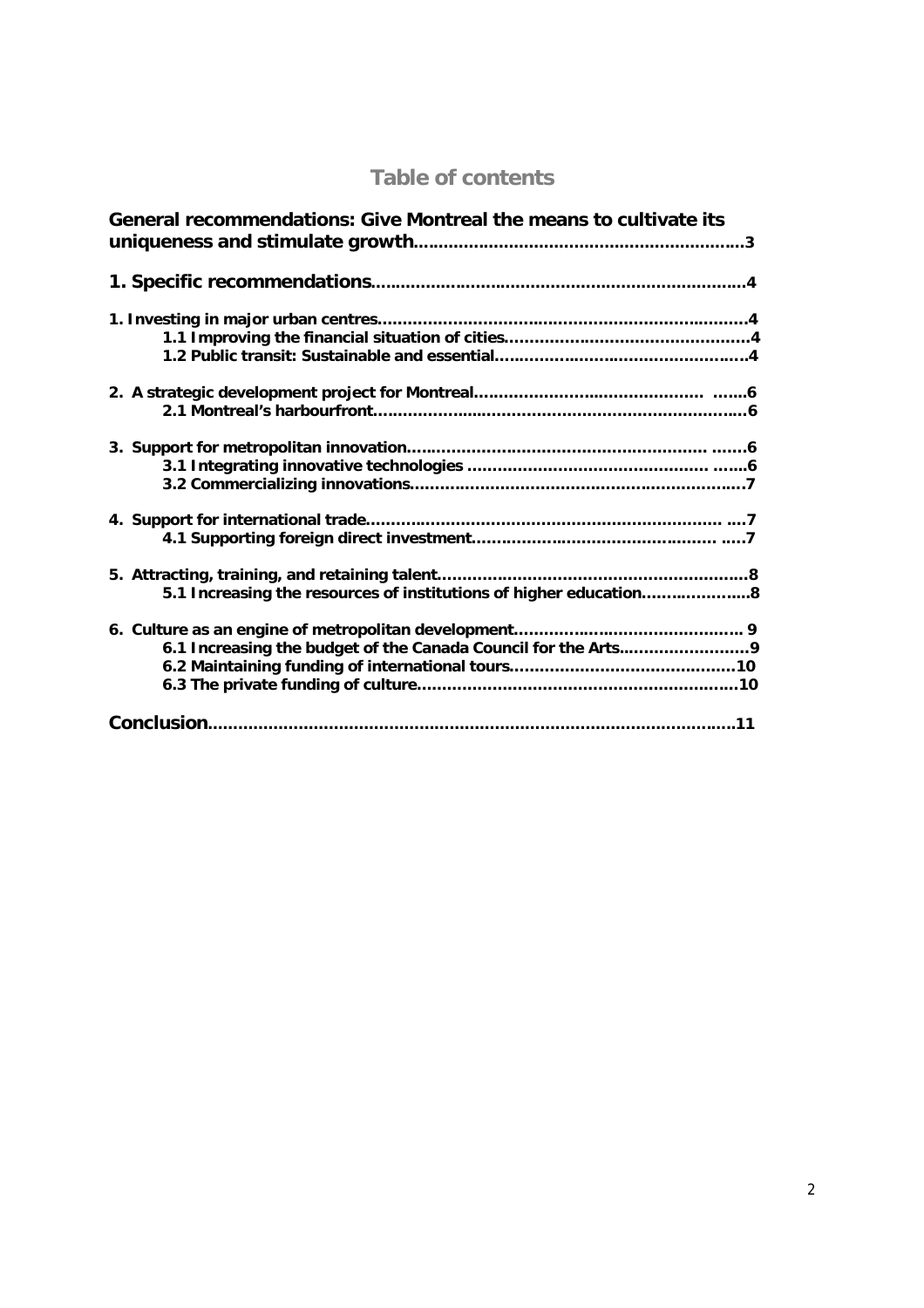#### General recommendations

#### **GIVE MONTREAL THE MEANS TO CULTIVATE ITS UNIQUENESS AND STIMULATE GROWTH**

The Board of Trade of Metropolitan Montreal has some 7,000 members. Its mission is to represent the interests of the Greater Montreal business community and offer an integrated range of specialized services helping individuals, merchants, and businesses of all sizes to realize their full potential in terms of innovation, productivity, and competitiveness. It is thus as the largest private organization in Quebec dedicated to economic development that the Board of Trade transmits its 2007-2008 pre-budget recommendations to the Finance Minister of Canada.

First of all, the Board of Trade recommends that the optimal development of metropolitan areas be considered absolutely vital to the prosperity of the country. Throughout the world, urban centres are more than ever at the heart of economic growth and wealth creation. Canada's urban centres are certainly no exception, the five largest accounting for 43.6% of Canada's GDP and Montreal alone, home to 46.6% of Quebec's population, accounting for 49.1% of its GDP. Moreover, Greater Montreal produces 70% of all Quebec exports. Economic activity in the metropolitan area thus generates spin-offs extending well beyond its borders. Clearly, talent and investments tend to be heavily concentrated in cities, which face stiff competition from each other.

Of course, the Government of Canada appears to be increasingly sensitive to this situation and has made a number of promising efforts to give the country's metropolitan areas the means to exploit their full potential. These include refunding all of the GST paid by municipalities, a measure that has made a concrete contribution to improving municipal finances across the country, in line with a recommendation put forward by the Board of Trade. We should also mention the progressive transfer of revenue from part of the federal gasoline excise tax over a five-year period. Nevertheless, the major urban centres, with Montreal at the head of the list, expect more to be done. The 2007-2008 budget will thus give the Canadian Government an opportunity to confirm its desire to translate the ambitions it cherishes for the country's major cities into concrete budgetary measures.

It is time to fuel the growth of major urban centres, the economic engines of Canada. With a highly competitive tax system, of course, regarding which the government's intentions may be in the document ADVANTAGE Canada - Building a Strong Economy for Canadians, but also with projects that will enhance the appeal of Montreal and serve as springboards for wealth creation while respecting the fiscal balance maintained by the Government of Canada. In this context, an investment in the "urban advantage" would be fruitful, since Montreal is undeniably an immense asset to Canada – an asset the Canadian government would be wise to develop.

Finally, the Board of Trade believes that increasing collective wealth should be the primary objective of budgetary action and that, to that end, we must work tirelessly to establish a positive business environment. While the example set by Ireland must be viewed within a particular context, we nevertheless believe it demonstrates that carefully planned shifts can produce the desired results. Likewise, measures facilitating the move toward integrative trade and enabling companies to participate fully in global supply chains must constantly be improved.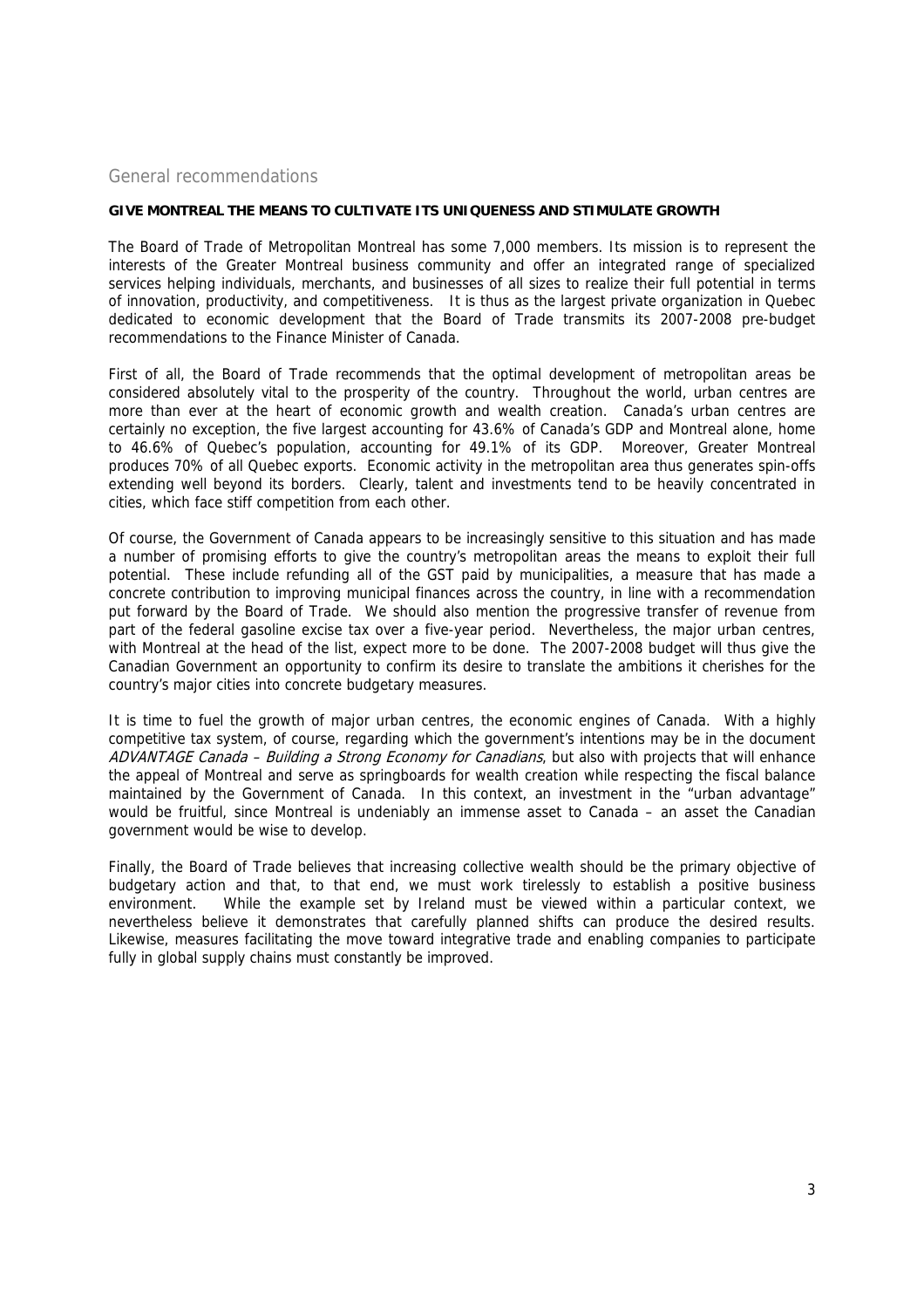# **Specific recommendations**

# **1. INVESTING IN MAJOR URBAN CENTRES**

For many years, the Board of Trade has stressed the important role played by major cities in Canada's competitiveness. The impact of cities on economic growth means they deserve careful attention, particularly with regard to the condition of infrastructures in metropolitan areas. In fact, according to a study published by Statistics Canada<sup>1</sup>, urban infrastructures can affect the production and operating costs of businesses and merchants, particularly in terms of the transportation and flow of goods. To ensure the performance of these infrastructures, we must immediately improve the revenue structure of municipalities, for the basic financial challenge facing cities is their over-dependence on property tax revenues.

#### **1.1 IMPROVING THE FINANCIAL SITUATION OF CITIES**

In Montreal in 2007, about 71.4% of revenues<sup>2</sup> derive from properties, i.e., property taxes, rates charged to property owners, and payments in lieu of taxes. Moreover, through business taxes and property tax on non-residential properties, businesses and merchants are among the largest contributors to city finances. In the case of Montreal's 2007 budget, about half of the taxes collected by the City come from nonresidential properties, while this category of property represents just 24.3% of the taxable property value. Finally, the property tax is poorly adapted to the new and ever-expanding municipal responsibilities: it is a tax base that does not evolve at the same pace as economic growth.

Unlike private property owners, the Government of Canada enjoys a special status whereby it is completely exempt from paying property taxes – and thus the cost of municipal services its buildings nevertheless receive. While the Government of Canada and its corporations are required to pay the rates and charges incurred for services consumed directly by public buildings, those charges are generally not enough to cover the entire cost of municipal services. Compensation intended to address this shortfall is referred to as "payment in lieu of taxes." In 2007, the Government of Canada and its corporations will pay the City of Montreal an estimated \$47.8 million in lieu of taxes.

In the interest of tax equity, the Board of Trade of Metropolitan Montreal supports the conclusion of the Commission nationale sur les finances et la fiscalité locales recommending that the federal government make payments in lieu of taxes equal to 100% of the local taxes on the property value of its own buildings. Such a measure would both simplify payments in lieu of taxes and increase municipal revenues.

#### **Recommendation:**

**That the Government of Canada adopt, for itself and its crown corporations, a simple and transparent system for payments in lieu of taxes, whereby the amounts paid would equal 100% of the local taxes on the real property value of all the buildings owned by it and its crown corporations.** 

# **1.2 PUBLIC TRANSIT: SUSTAINABLE AND ESSENTIAL**

Giving Montreal the necessary means also entails recognizing that the public transit system contributes greatly to the City's sustainable development. A full 57% of downtown workers use public transit to

<sup>&</sup>lt;u>—</u><br><sup>1</sup> Harchaoui, Tarek M. and Faoui Tarkhani, *Public infrastructure in Canada*, Statistics Canada, November 2003.<br><sup>2</sup> Municipal council and agglomeration budget.

<sup>&</sup>lt;sup>2</sup> Municipal council and agglomeration budget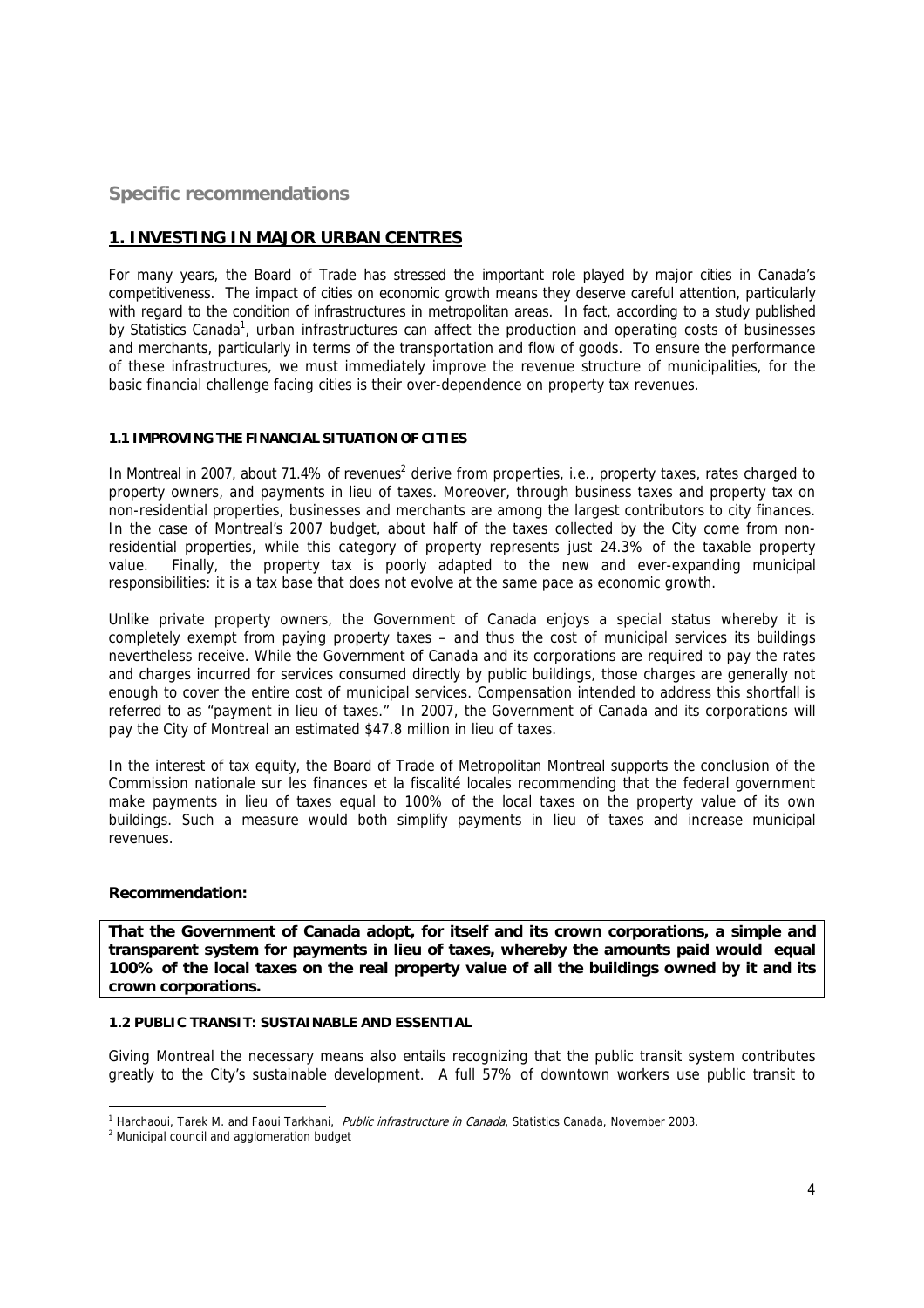commute to work. Nevertheless, the number of public transit trips (by train, bus, and metro) during morning rush hour in the greater metropolitan area is 367,000, or just 20% of all motorized trips, so there is significant room for improvement.

Public transit improves the mobility of individuals, reduces the number of vehicles on the road, and improves the quality of life of residents. Moreover, it generates major economic spin-offs for the Greater Montreal area.

In fact, the economic benefits generated by public transit extend far beyond the expenditures of the region's public transit agencies. In 2003, for example, public transit saved Montreal households nearly \$600 million in commuting costs, providing them with greater purchasing power that could be used for purchasing goods, cultural outings, and entertainment. Moreover, federal tax and quasi-tax revenues from activities generated by Greater Montreal's public transit agencies were estimated at \$94.6 million for 2003. The Government of Canada thus collected more than \$7.39 in various revenues for each \$100 spent by public transit agencies. $3$ 

On November 28, 2005, the Quebec and Canadian governments signed an agreement whereby the federal government will pay Quebec more than \$1.34 billion from the federal gas tax by the end of 2009. In 2007, the amounts paid by higher government levels to the municipalities in the Montreal Metropolitan Community (MMC) to be used for public transit are as follows: \$22.9 million from transfers of the federal excise tax on gasoline, \$81.2 million from the Layton amendment (an agreement ending in 2007), and \$9.5 million from the Quebec Government.

Finally, despite the sums already earmarked for public transit in Greater Montreal, the Board of Trade believes that public transit agencies must receive the necessary investments to increase the market share of public transit compared to car trips. To this end, the Board of Trade has identified the following four strategies:

- ensure passenger comfort by upgrading certain public transit infrastructures and creating new infrastructures adapted to passenger needs;
- reduce travel times and increase frequencies to enhance the appeal of public transit over automobile use;
- ensure the reliability of the transit system, since this is a major comparative advantage over automobile use, which is subject to the vagaries of weather and traffic conditions;
- improve infrastructures: for the Société de transport de Montréal (STM) alone, \$3.5 billion will have to be spent over the next ten years to replace and upgrade metro cars and renew fixed equipment such as concrete structures and ventilation systems.

Transfers of the federal excise tax on gasoline will provide a stable, reliable, and predictable source of funding for municipal infrastructure and public transit. The Board of Trade nevertheless hopes that the transit-funding provisions in bills C-48 and C-66 will be extended beyond the specified period and become permanent.

# **Recommendation:**

-

**That the Government of Canada permanently transfer a portion of the excise tax on gasoline as part of its contribution to the stable, recurring, and predictable funding of infrastructures, specially public transit infrastructures.** 

<sup>&</sup>lt;sup>3</sup> Board of Trade of Metropolitan Montreal, Public transit: a powerful economic development engine for the Montreal region, December 2004.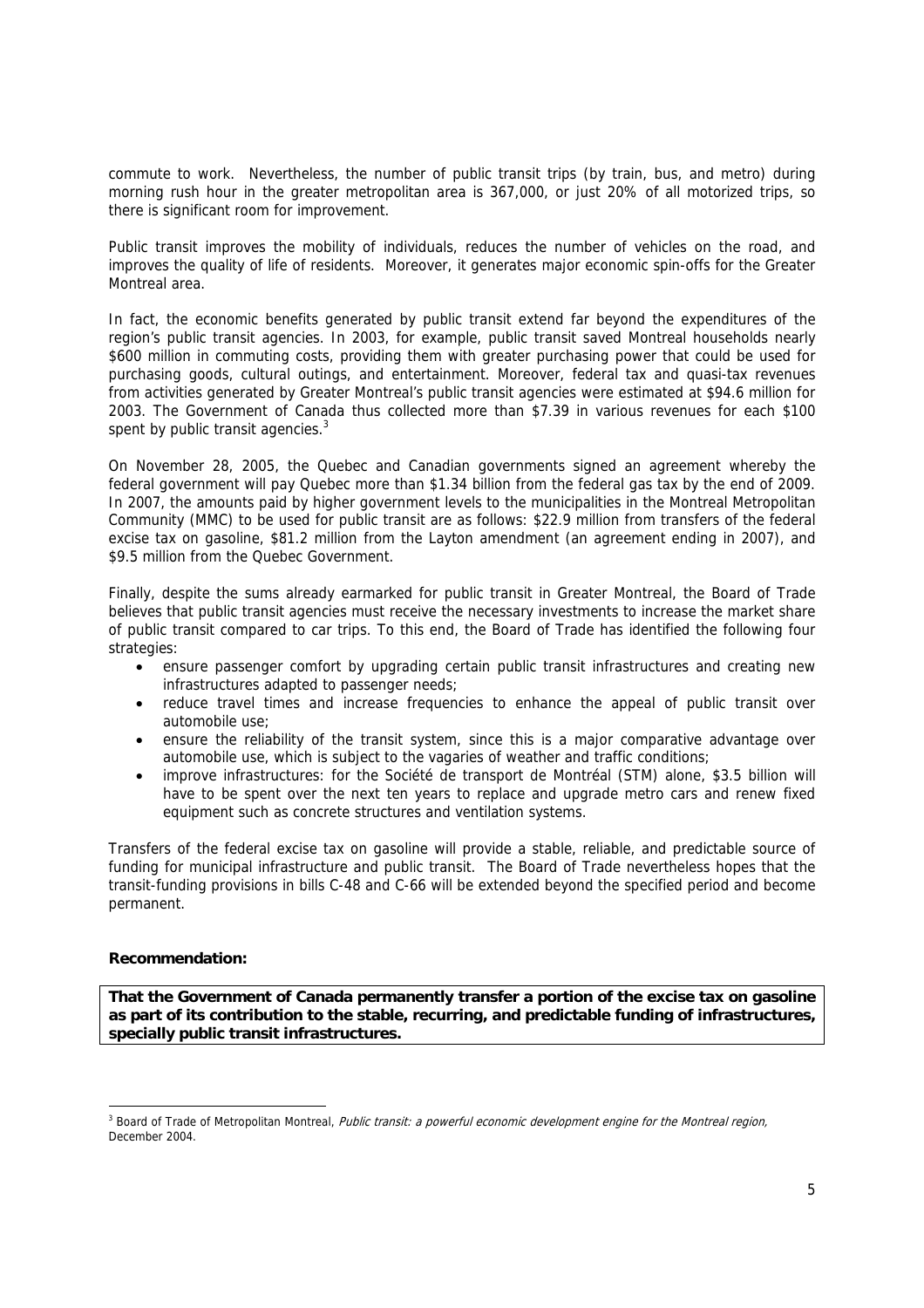# **2. A STRATEGIC DEVELOPMENT PROJECT FOR MONTREAL**

Investments designed to increase Montreal's appeal and serve as springboards for wealth creation are needed to fuel Quebec's economic engine. Among the promising development projects likely to energize Montreal, there is one that should be of particular interest to the Government of Canada.

# **2.1 MONTREAL'S HARBOURFRONT**

The Montreal harbourfront development project spearheaded by the Société du Havre is one of the most ambitious urban development and planning projects in Montreal's history. Either because of the size of the territory under consideration or the magnitude of the work involved, the investments required to exploit the immense potential of the harbourfront are enormous. To ensure the high quality of this development, a partnership with the private sector will be required. But, for this to happen, the involvement of the federal government will be needed to launch the chain reaction precipitating the involvement of this sector. The Board of Trade hopes that the upgrading of the Bonaventure expressway will be begun soon to promote the redevelopment of one of the most important gateways to downtown Montreal, access to the banks of the St. Lawrence, and the creation of a public transit link between the harbourfront and downtown. This plan to redevelop the expressway would require investments of almost \$800 million, but it would generate no less than \$1.7 billion in private and commercial investments.

Just as the Quebec government contributed to the construction of the head office of the Caisse de dépôt et placement du Québec, the expansion of the Palais des Congrès, and the creation of the Quartier International, the undertaking of a major project, in synergy with the planners of the Société du Havre and at the behest of the federal government, could change the face of this part of Montreal.

#### **Recommendation:**

**That the Government of Canada invest in the redevelopment of the Bonaventure expressway and jumpstart the project to upgrade the Montreal harbourfront.** 

# **3. SUPPORT FOR METROPOLITAN INNOVATION**

Montreal's reputation as a knowledge city is unquestioned: the presence of four universities and four major schools on the Island of Montreal, university campuses throughout the metropolis, more than 170,000 students, and 75% of Quebec's university research speak for themselves. The importance of developing skills and innovation is also clear in an economy that, to secure its place on the world stage and set itself apart from competitors, has focused on knowledge.

# **3.1 INTEGRATING INNOVATIVE TECHNOLOGIES**

Thanks to the revenues they generate and the efficiency gains they allow, innovative technologies are considered economic engines: they promote wealth creation, embodied, in part, by the creation of high value-added jobs. The integration of innovative technologies – in both production processes and the managerial culture – should enable us to improve our position among competitors, which are also increasingly targeting high value-added economic activities. We must therefore use innovations to improve our productivity, support our creativity, and create the conditions necessary for the development of new technologies.

To rise to the challenges posed by competition from countries such as China and India, Quebec must develop its talent pool along with an advantageous tax system. Its competitive position will increasingly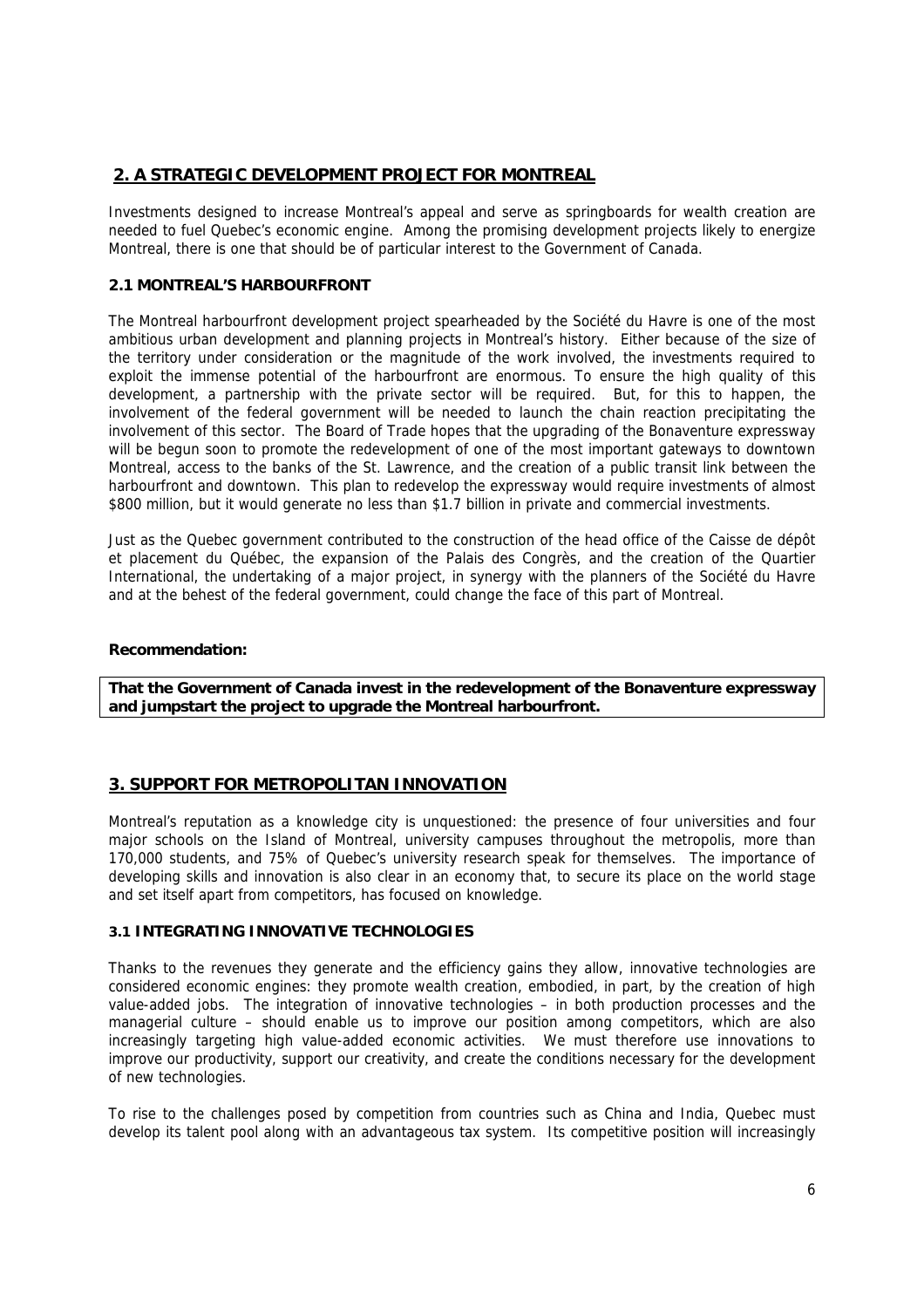depend on its ability to develop and exploit its know-how to the maximum. The strong competition offered by economies benefiting from the ability to pay very low wages means that Canadian companies must position themselves through their ability to surpass competitors in ways other than by racing to pay the lowest wages. It is thus imperative to promote the transformation of local SMEs into global SMEs, which must first of all be innovative.

#### **Recommendation:**

**That targeted tax measures with specific parameters be implemented to promote the integration of innovative technologies within our companies – particularly SMEs.**

#### **3.2 COMMERCIALIZING INNOVATIONS**

The *Global Competitiveness Index* ranks Canada 16<sup>th</sup> out of 125 countries in terms of competitiveness: having dropped three places since 2005, Canada's economy now ranks behind those of Singapore, the United States, Japan, Hong Kong, and Taiwan. Since innovation is one of the factors enhancing an economy's competitiveness, Canada must work harder to promote discovery as well as the marketing of its innovations.

The presence of effective R&D support mechanisms enables Canadian companies to achieve a certain degree of success in the first steps of the innovation process. The weak link in the innovation chain is the commercialization of discoveries. We must therefore work to ensure that our companies, particularly SMEs, can market the innovations they develop. In fact, the commercialization of our innovations is the principal way to assess, share, and take full advantage of research and development. The adoption of tax measures, such as carefully targeted tax credits, would promote the implementation and transfer of R&D results. Such measures would improve the ability of our companies to maintain their competitiveness and improve their positioning by maximizing the spin-offs of their innovations rather than just standing by while foreign companies commercialized them in their place.

# **Recommendation:**

**That tax credits with specific parameters be implemented to promote and support the commercialization of innovations.**

# **4. SUPPORT FOR INTERNATIONAL TRADE**

For the Board of Trade, the economic competitiveness of Greater Montreal is largely dependent on the success of its companies in foreign markets and their ability to invest in their own success.

#### **4.1 SUPPORTING FOREIGN DIRECT INVESTMENT**

Foreign direct investment (FDI) is one of the many components of international trade, and in recent decades it has grown considerably. According to the United Nations Conference on Trade and Development (UNCTAD), the total value of FDI throughout the world was US\$53.7 billion in 1980. Ten years later, that figure had jumped to US\$238.7 billion, and, by 2000, it had reached \$1.2 trillion. After a slight slowdown, it then picked up speed again, soaring to US\$730.2 billion in 2004.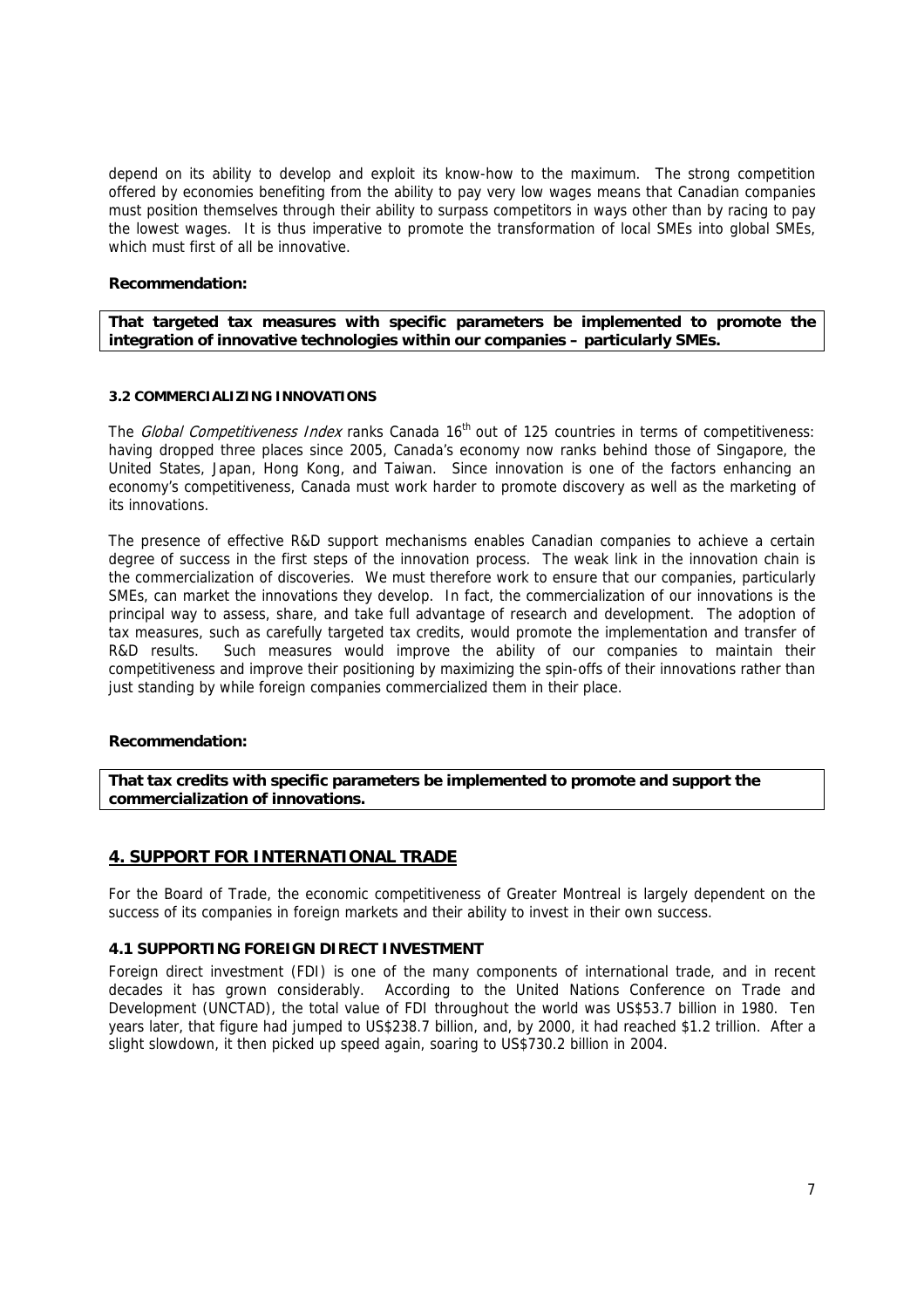FDI offers many benefits. According to an OECD study<sup>4</sup>, every dollar invested outside the country results in two dollars of additional exports and a trade surplus of \$1.70 for the country making the investment. Moreover, outward FDI offers a powerful mechanism for accessing foreign markets. In fact, through FDI, exported finished products are gradually replaced by high value-added intermediate products and by services offered by the parent companies of foreign subsidiaries.

Yet Canada could be much more present in international markets and take fuller advantage of the benefits such investments could bring. Moreover, companies that participate in FDI are usually major corporations<sup>5</sup>. In comparison, SMEs, which dominate the country's economic fabric, are relatively under-represented in the global economy. This may be because international activities expose SMEs to a more complex and risky business environment for which, compared to major corporations, they are relatively unprepared and have far fewer resources – particularly financing tools for FDI projects.

Canada offers no real financial support to companies wishing to invest overseas. While many economic development agencies are mandated to attract foreign investment to Canada, there are very few concrete measures to promote direct investments by Canadians abroad. The other G7 countries have already established their own foreign direct investment funds (FDIF). Today, there are some twenty FDIF in Europe, two in Asia, and one in North America, all charged with providing equity, quasi-equity, loans, technical assistance, risk insurance, etc.

Unfortunately, Canada has no equivalent fund. Of course there is the Canada Investment Fund for Africa (CIFA), but it is limited to a specific geographic region and is open to all private investors, whether they are Canadian or not. In addition, since CIFA investments are between US\$5 and 50 million, they are less accessible to Canadian SMEs. In this context, the Board of Trade believes that a strategy to support FDI should be developed, with particular attention paid to SMEs.

#### **Recommendation:**

-

**That a strategy supporting foreign direct investment should be made available to Canadian SMEs.** 

# **5. ATTRACTING, TRAINING, AND RETAINING TALENT IN MONTREAL**

An economy's innovative capacity is closely linked to the level of talent and education of its workforce. Greater importance must be placed on this new reality now that demographic growth is slowing and the population is aging. The vital issue of talent can no longer be dealt with solely by developing local talent, particularly given that, within just a few years, the net growth of our labour force will depend primarily on immigration. Canada must strive to attract – and permanently retain – skilled workers from around the world looking for a better place to live and develop their talent. The government would thus do well to support the knowledge economy by increasing its contribution to university funding.

# **5.1 INCREASING THE RESOURCES OF INSTITUTIONS OF HIGHER EDUCATION**

As home to more than 60% of Quebec's university students, Greater Montreal is clearly the major hub of university activity in Quebec: almost 75% of Quebec's university R&D is carried out in metropolitan

<sup>&</sup>lt;sup>4</sup> OECD, *Open Markets Matter: The Benefits of Trade and Investment Liberalization*, Paris, 1998.<br><sup>5</sup> In fact, according to a KPMC study, 97,14% of EDL carried out by Capadian companies in 19

In fact, according to a KPMG study, 97.14% of FDI carried out by Canadian companies in 1998 were transactions of more than C\$100 M, the majority of which involved mergers and acquisitions.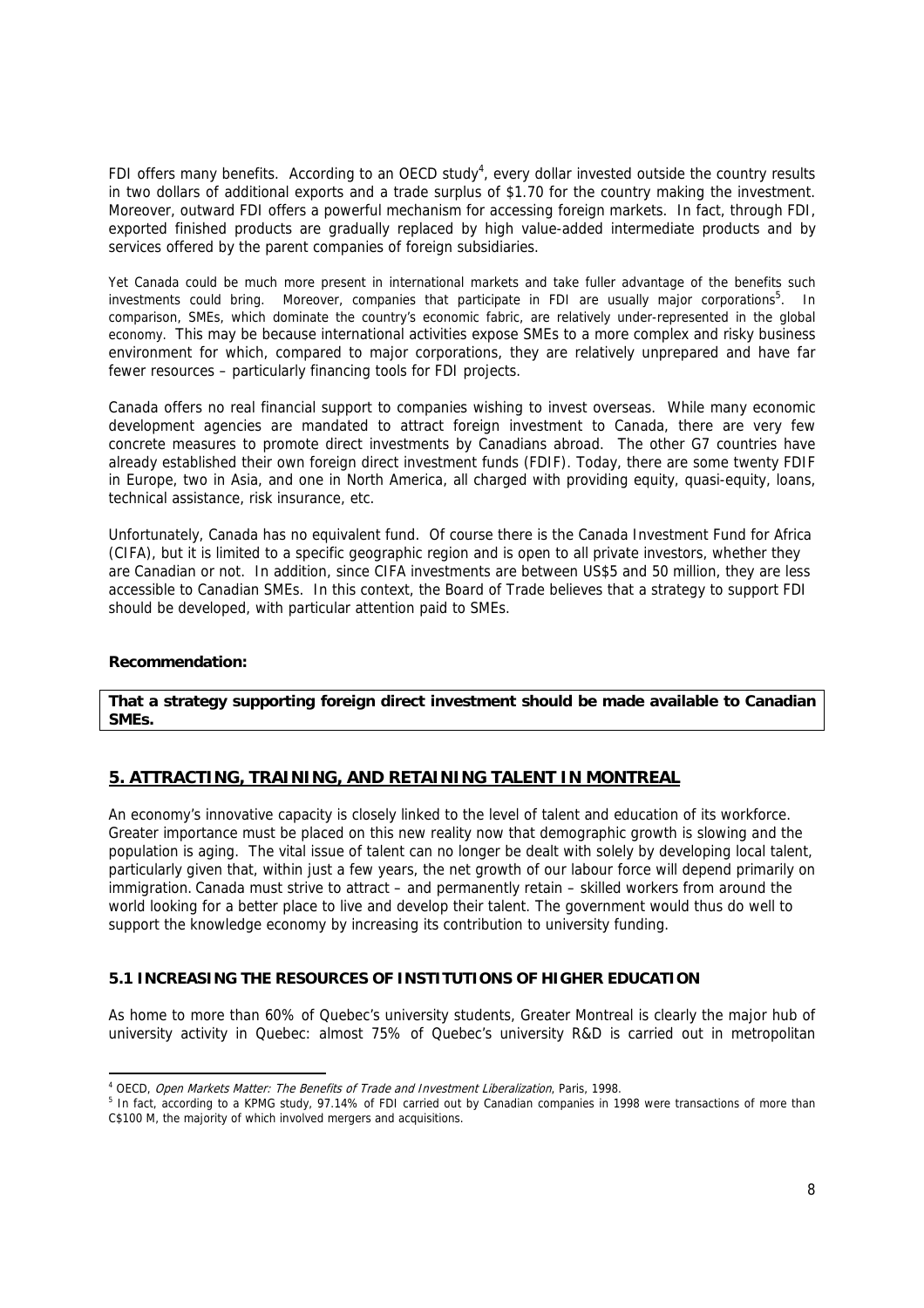Montreal<sup>6</sup>, which thus ranks first among Canadian cities for intensity of university research<sup>7</sup>. It will be recalled that, in 2001, the spin-offs from this university research activity were assessed at \$2.5 billion<sup>8</sup>. In addition, many private companies maintain close business ties with universities, to the benefit of Greater Montreal's knowledge, biotechnology, and high technology sectors.

Universities nevertheless face enormous on-going funding challenges in a context of international competition. A greater investment in universities would help Montreal attract, train, and retain more talented young people from around the world, who would then contribute to the region's full development.

The Board of Trade believes that more funds should be allocated to the university system to maintain high-quality teaching and develop research activities and that, to promote the improved funding of universities, the government should enhance tax incentives encouraging companies and individuals to contribute.

#### **Recommendations:**

**That additional funds be allocated to the university system to maintain high-quality teaching and develop research activities.** 

**That the Government enhance tax incentives encouraging companies and individuals to contribute to university funding.** 

# **6. CULTURE AS AN ENGINE OF METROPOLITAN DEVELOPMENT**

Montreal is particularly spoiled by its wealth of artistic talent. The determination and inventiveness of its creators have lead to a level of cultural vitality that is one of the City's greatest assets. Today, culture is a fundamental component not only of Montreal's identity but also of its quality of life, allowing the City to attract and retain talent. This sector, whose successes on the international stage are an inspiration to all economic players in the metropolitan area, serves to leverage the city's development.

The Board of Trade therefore strives to promote the development and reputation of this incomparable asset. The cultural milieu has much to contribute to the economic milieu, beginning with a major direct contribution to the gross domestic product. In Montreal, the cultural sector generates annual spin-offs of almost \$5 billion along with some 90,000 direct and indirect jobs.<sup>9</sup> It also helps attract the more than seven million visitors who come to Montreal each year to enjoy its major festivals, museum exhibitions, its orchestra's concerts, dance performances, and theatrical productions.

# **6.1 INCREASING THE BUDGET OF THE CANADA COUNCIL FOR THE ARTS**

At a time when international competition is played out primarily between major urban centres, it has become essential for cities to create an environment conducive to wealth creation, and to do this, they must offer an excellent quality of life. In this regard, the public funding of Montreal's artistic organizations via the Canada Council for the Arts is needed to support one of Montreal's most distinctive characteristics: its cultural vitality.

-

<sup>6</sup> Fernand MARTIN, Savoir et croissance, les universités : catalyseurs du Montréal métropolitain – Les retombées économiques, Université de Montréal, February 2004, p. 9.

<sup>7</sup> Research Infosource, Canada's Top 20 Research Communities. http://www.researchinfosource.com/media/2006Top20ListSup.pdf

<sup>8</sup> Fernand Martin, op cit, p. 8.

<sup>&</sup>lt;sup>9</sup> Board of Trade of Metropolitan Montreal, The private funding of culture, November 2005.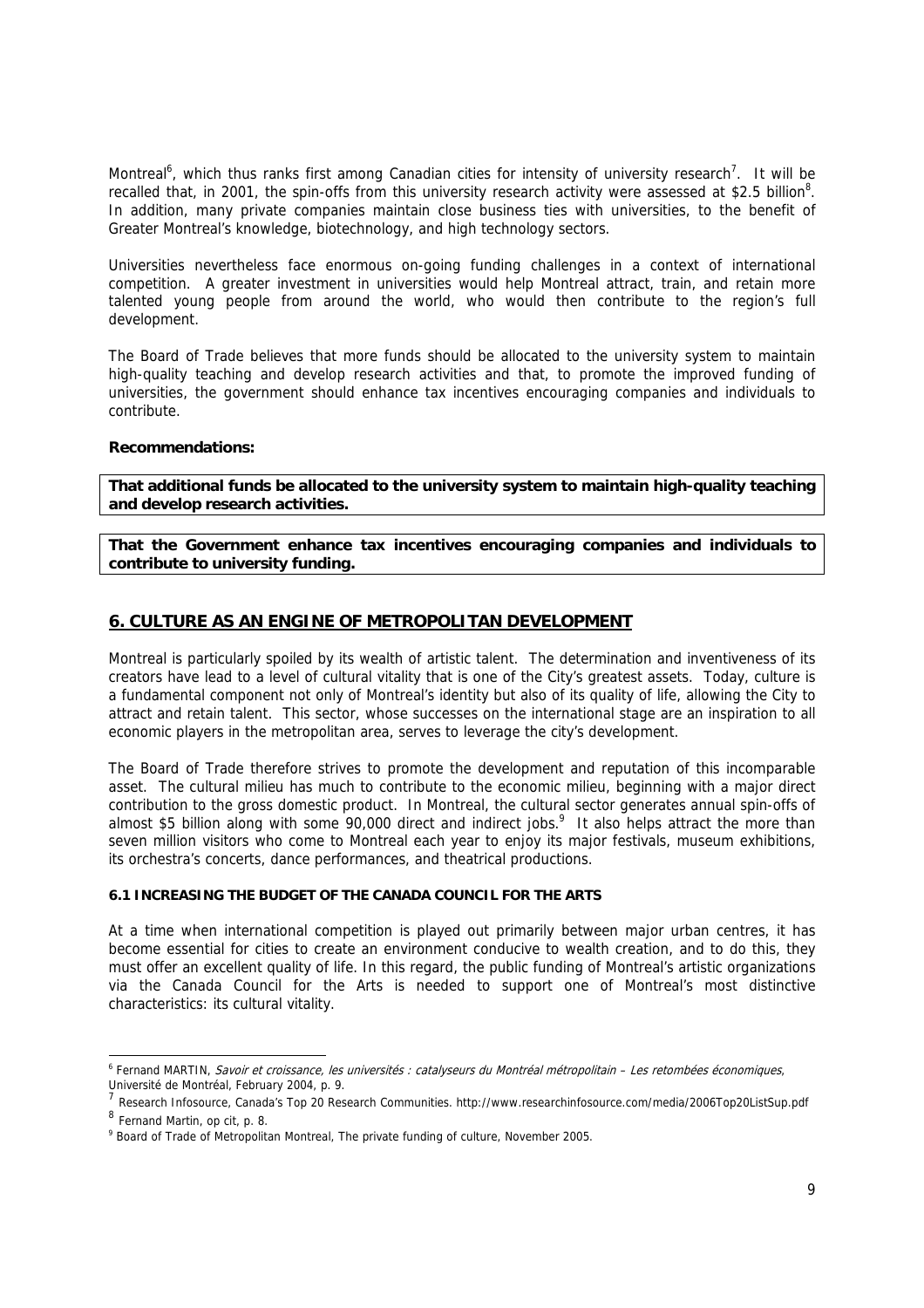In May 2005, the budget of the Canada Council for the Arts, set at \$156 million, received additional funding of \$50 million over two years (\$20 million in 2006 and \$30 million in 2007), thereby increasing to \$186 million in 2007. The Board of Trade of Metropolitan Montreal would like to see this budget receive a permanent increase of \$100 million, to a total of \$286 million.

# **Recommendation:**

#### **That the Government of Canada permanently increase the budget of the Canada Council for the Arts.**

#### **6.2 MAINTAINING FUNDING OF INTERNATIONAL TOURS**

It was recently revealed that when Montreal is mentioned in foreign media (aside from in the sports pages), it is generally with regard to cultural activities.<sup>10</sup> The enormous creativity of our artists raises our profile around the world when they proudly and enthusiastically represent us on the international stage. The Canadian government's financial support of artistic tours helps make this global presence possible.

The Board of Trade is therefore concerned about the budget cutbacks to various programs announced last September. As part of this series of cuts, it was announced that the Public diplomacy bureau, which includes the International cultural relations program (support for artistic tours), will be slashed by \$12 million over two years.

While this amount may seem minimal in relation to the goal of achieving overall budgetary reductions of \$1 billion, this measure will clearly have a significant impact on the overseas representation of Montreal's artistic companies, which often rely on government subsidies to finance tours. The international tours of these organizations contribute greatly to maintaining and strengthening the renown of Canada and the reputation of Montreal as a vibrant cultural metropolis. It is therefore essential to continue funding the international tours of Canadian artists.

# **Recommendation:**

# **That the Government of Canada continue funding the international tours of Canadian artists.**

#### **6.3 THE PRIVATE FUNDING OF CULTURE**

The Board of Trade is convinced that the cultural milieu has much to contribute to the economic milieu. This includes not only a major direct contribution to the gross domestic product but also invaluable inspiration for the entire business community. We therefore believe that Montreal's cultural vitality is one of the City's most valuable assets and that it is in the best interests of the business community to support the cultural community more effectively and to work more closely with it.

In focusing on ways to increase the contribution of the private sector, we certainly don't mean to suggest that the withdrawal of government funding would be either desirable or feasible. On the contrary, we simply wish to stress the extraordinary opportunity we have to further strengthen the contribution of culture to the success and reputation of Montreal by encouraging the private sector to also become one of its valued partners. As the results of a recent Board of Trade study have highlighted the inadequate contribution of the private sector to the funding of culture, we recommend that the Government of

<sup>-</sup><sup>10</sup> Study by Influence Communication between August 22, 2005, and August 21, 2006, of the fifty largest U.S. newspapers.